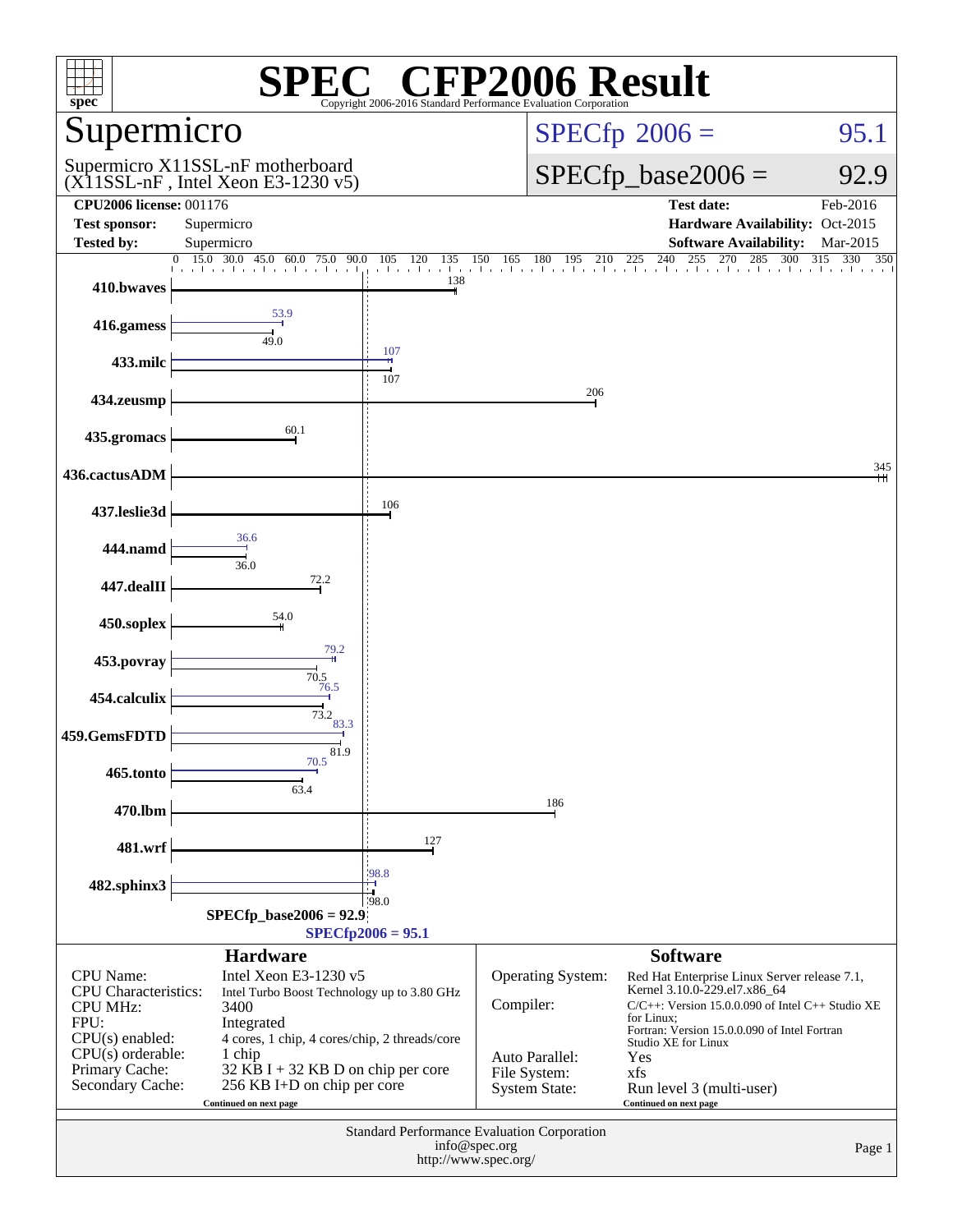

### Supermicro

#### (X11SSL-nF , Intel Xeon E3-1230 v5) Supermicro X11SSL-nF motherboard

#### $SPECTp2006 =$  95.1

#### $SPECfp\_base2006 = 92.9$

| <b>CPU2006 license: 001176</b> |                                    |                       | <b>Test date:</b><br>Feb-2016             |  |  |  |  |
|--------------------------------|------------------------------------|-----------------------|-------------------------------------------|--|--|--|--|
| <b>Test sponsor:</b>           | Supermicro                         |                       | Hardware Availability: Oct-2015           |  |  |  |  |
| <b>Tested by:</b>              | Supermicro                         |                       | <b>Software Availability:</b><br>Mar-2015 |  |  |  |  |
| L3 Cache:                      | 8 MB I+D on chip per chip          | <b>Base Pointers:</b> | $64$ -bit                                 |  |  |  |  |
| Other Cache:                   | None                               | Peak Pointers:        | $32/64$ -bit                              |  |  |  |  |
| Memory:                        | 64 GB (4 x 16 GB 2Rx8 PC4-2133P-E) | Other Software:       | None                                      |  |  |  |  |
| Disk Subsystem:                | 1 x 1000 GB SATA III, 7200 RPM     |                       |                                           |  |  |  |  |
| <b>Other Hardware:</b>         | None                               |                       |                                           |  |  |  |  |

| <b>Results Table</b> |                                                                                                          |       |                |       |                |             |                |              |                |              |                |              |
|----------------------|----------------------------------------------------------------------------------------------------------|-------|----------------|-------|----------------|-------------|----------------|--------------|----------------|--------------|----------------|--------------|
|                      | <b>Base</b>                                                                                              |       |                |       |                | <b>Peak</b> |                |              |                |              |                |              |
| <b>Benchmark</b>     | <b>Seconds</b>                                                                                           | Ratio | <b>Seconds</b> | Ratio | <b>Seconds</b> | Ratio       | <b>Seconds</b> | <b>Ratio</b> | <b>Seconds</b> | <b>Ratio</b> | <b>Seconds</b> | <b>Ratio</b> |
| 410.bwayes           | 98.4                                                                                                     | 138   | 98.4           | 138   | 99.1           | 137         | 98.4           | 138          | 98.4           | 138          | 99.1           | 137          |
| 416.gamess           | 400                                                                                                      | 49.0  | 399            | 49.0  | 399            | 49.1        | 366            | 53.5         | 363            | 53.9         | 363            | 53.9         |
| $433$ .milc          | 86.3                                                                                                     | 106   | 86.2           | 107   | 86.1           | 107         | 85.9           | 107          | 85.7           | 107          | 87.5           | 105          |
| $434$ . zeusmp       | 44.3                                                                                                     | 206   | 44.2           | 206   | 44.3           | 206         | 44.3           | 206          | 44.2           | 206          | 44.3           | 206          |
| 435.gromacs          | 119                                                                                                      | 60.1  | 119            | 60.2  | 119            | 60.1        | 119            | 60.1         | 119            | 60.2         | 119            | 60.1         |
| 436.cactusADM        | 34.6                                                                                                     | 345   | 34.8           | 343   | 34.4           | 347         | 34.6           | 345          | 34.8           | 343          | 34.4           | 347          |
| 437.leslie3d         | 88.7                                                                                                     | 106   | 88.6           | 106   | 88.5           | 106         | 88.7           | 106          | 88.6           | 106          | 88.5           | 106          |
| 444.namd             | 223                                                                                                      | 36.0  | 223            | 36.0  | 223            | 36.0        | 219            | 36.6         | 220            | 36.5         | 219            | 36.6         |
| $447$ .dealII        | 158                                                                                                      | 72.3  | 158            | 72.2  | 159            | 72.1        | 158            | 72.3         | 158            | 72.2         | 159            | 72.1         |
| $450$ .soplex        | 154                                                                                                      | 54.0  | 154            | 54.1  | 158            | 52.7        | 154            | 54.0         | 154            | 54.1         | 158            | 52.7         |
| $453$ .povray        | 75.4                                                                                                     | 70.5  | 75.6           | 70.3  | 75.4           | 70.5        | 68.3           | 77.9         | 67.0           | 79.4         | 67.2           | 79.2         |
| 454.calculix         | 112                                                                                                      | 73.4  | 113            | 73.1  | 113            | 73.2        | 108            | 76.5         | 108            | 76.6         | 108            | 76.4         |
| 459.GemsFDTD         | 129                                                                                                      | 81.9  | 129            | 81.9  | 129            | 82.0        | 127            | 83.5         | 127            | 83.3         | 127            | 83.3         |
| 465.tonto            | 155                                                                                                      | 63.4  | 155            | 63.5  | 156            | 63.3        | 139            | 70.6         | 140            | 70.5         | 140            | 70.5         |
| 470.1bm              | 73.9                                                                                                     | 186   | 73.8           | 186   | 73.8           | 186         | 73.9           | 186          | 73.8           | 186          | 73.8           | <u>186</u>   |
| 481.wrf              | 88.3                                                                                                     | 126   | 88.1           | 127   | 88.0           | 127         | 88.3           | 126          | 88.1           | 127          | 88.0           | 127          |
| $482$ .sphinx $3$    | 198                                                                                                      | 98.3  | 199            | 98.0  | 200            | 97.4        | 197            | 99.0         | 197            | 98.8         | 198            | 98.6         |
|                      | Results appear in the order in which they were run. Bold underlined text indicates a median measurement. |       |                |       |                |             |                |              |                |              |                |              |

#### **[Operating System Notes](http://www.spec.org/auto/cpu2006/Docs/result-fields.html#OperatingSystemNotes)**

Stack size set to unlimited using "ulimit -s unlimited"

#### **[Platform Notes](http://www.spec.org/auto/cpu2006/Docs/result-fields.html#PlatformNotes)**

As tested, the system used a Supermicro CSE-113MFAC2-R606CB chassis. The chassis is configured with 2 PWS-606P-1R redundant power supply, 1 SNK-P0046P heatsink, as well as 4 FAN-0154L4 middle cooling fan. Sysinfo program /home/cpu2006/config/sysinfo.rev6914 \$Rev: 6914 \$ \$Date:: 2014-06-25 #\$ e3fbb8667b5a285932ceab81e28219e1 running on localhost.localdomain Wed Feb 3 23:57:12 2016 This section contains SUT (System Under Test) info as seen by

 some common utilities. To remove or add to this section, see: <http://www.spec.org/cpu2006/Docs/config.html#sysinfo> Continued on next page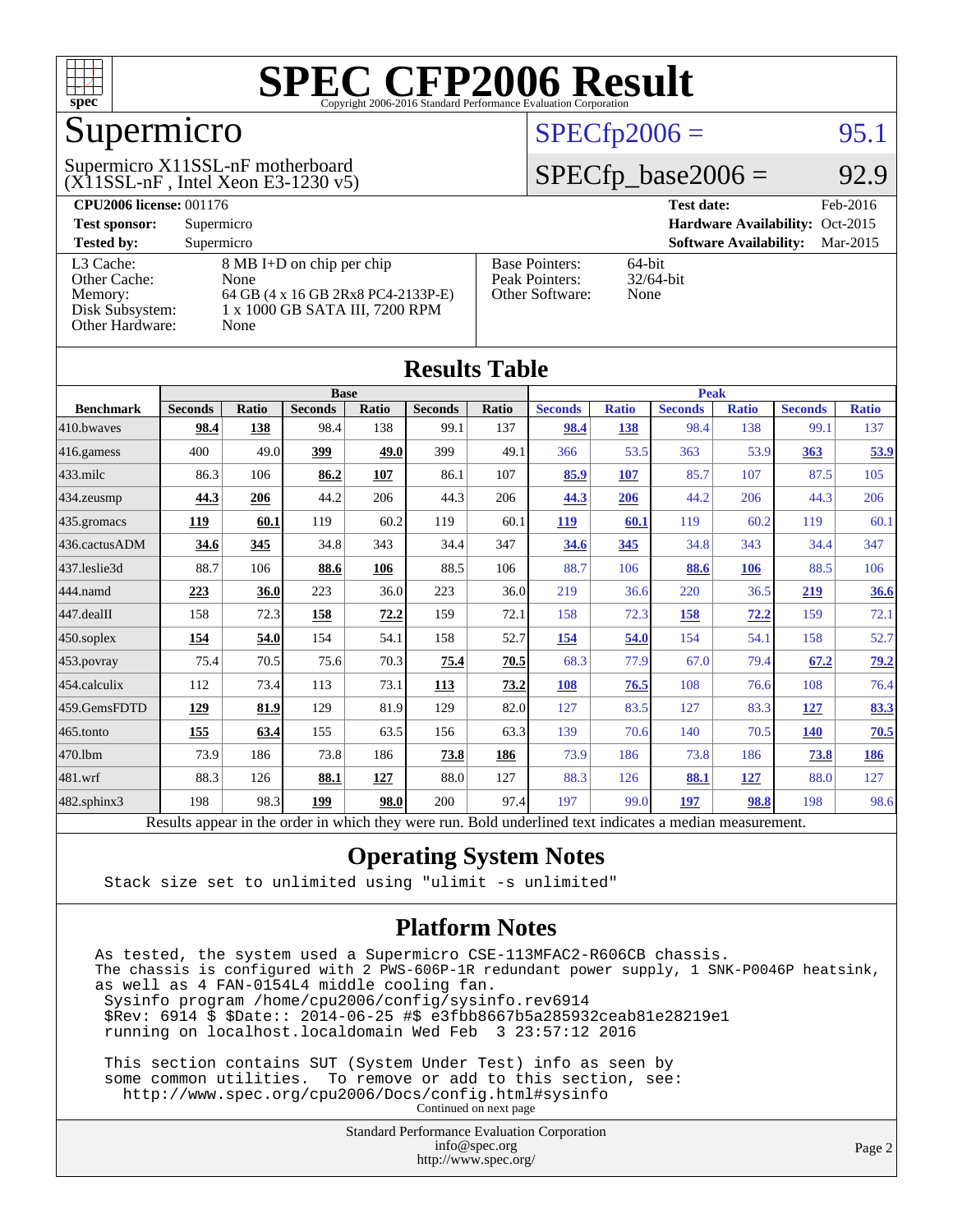

#### Supermicro

 $SPECTp2006 =$  95.1

(X11SSL-nF , Intel Xeon E3-1230 v5) Supermicro X11SSL-nF motherboard

 $SPECTp\_base2006 = 92.9$ 

**[CPU2006 license:](http://www.spec.org/auto/cpu2006/Docs/result-fields.html#CPU2006license)** 001176 **[Test date:](http://www.spec.org/auto/cpu2006/Docs/result-fields.html#Testdate)** Feb-2016 **[Test sponsor:](http://www.spec.org/auto/cpu2006/Docs/result-fields.html#Testsponsor)** Supermicro Supermicro **[Hardware Availability:](http://www.spec.org/auto/cpu2006/Docs/result-fields.html#HardwareAvailability)** Oct-2015 **[Tested by:](http://www.spec.org/auto/cpu2006/Docs/result-fields.html#Testedby)** Supermicro **Supermicro [Software Availability:](http://www.spec.org/auto/cpu2006/Docs/result-fields.html#SoftwareAvailability)** Mar-2015

#### **[Platform Notes \(Continued\)](http://www.spec.org/auto/cpu2006/Docs/result-fields.html#PlatformNotes)**

Standard Performance Evaluation Corporation [info@spec.org](mailto:info@spec.org) From /proc/cpuinfo model name : Intel(R) Xeon(R) CPU E3-1230 v5 @ 3.40GHz 1 "physical id"s (chips) 8 "processors" cores, siblings (Caution: counting these is hw and system dependent. The following excerpts from /proc/cpuinfo might not be reliable. Use with caution.) cpu cores : 4 siblings : 8 physical 0: cores 0 1 2 3 cache size : 8192 KB From /proc/meminfo<br>MemTotal: 65630544 kB HugePages\_Total: 0<br>Hugepagesize: 2048 kB Hugepagesize: From /etc/\*release\* /etc/\*version\* os-release: NAME="Red Hat Enterprise Linux Server" VERSION="7.1 (Maipo)" ID="rhel" ID\_LIKE="fedora" VERSION\_ID="7.1" PRETTY\_NAME="Red Hat Enterprise Linux Server 7.1 (Maipo)" ANSI\_COLOR="0;31" CPE\_NAME="cpe:/o:redhat:enterprise\_linux:7.1:GA:server" redhat-release: Red Hat Enterprise Linux Server release 7.1 (Maipo) system-release: Red Hat Enterprise Linux Server release 7.1 (Maipo) system-release-cpe: cpe:/o:redhat:enterprise\_linux:7.1:ga:server uname -a: Linux localhost.localdomain 3.10.0-229.el7.x86\_64 #1 SMP Thu Jan 29 18:37:38 EST 2015 x86 64 x86 64 x86 64 GNU/Linux run-level 3 Feb 3 23:40 SPEC is set to: /home/cpu2006 Filesystem Type Size Used Avail Use% Mounted on /dev/mapper/rhel-home xfs 865G 170G 696G 20% /home Additional information from dmidecode: Warning: Use caution when you interpret this section. The 'dmidecode' program reads system data which is "intended to allow hardware to be accurately determined", but the intent may not be met, as there are frequent changes to hardware, firmware, and the "DMTF SMBIOS" standard. BIOS American Megatrends Inc. 1.0a 12/25/2015 Memory: 4x Samsung M391A2K43BB1-CPB 16 GB 2 rank 2133 MHz Continued on next page

<http://www.spec.org/>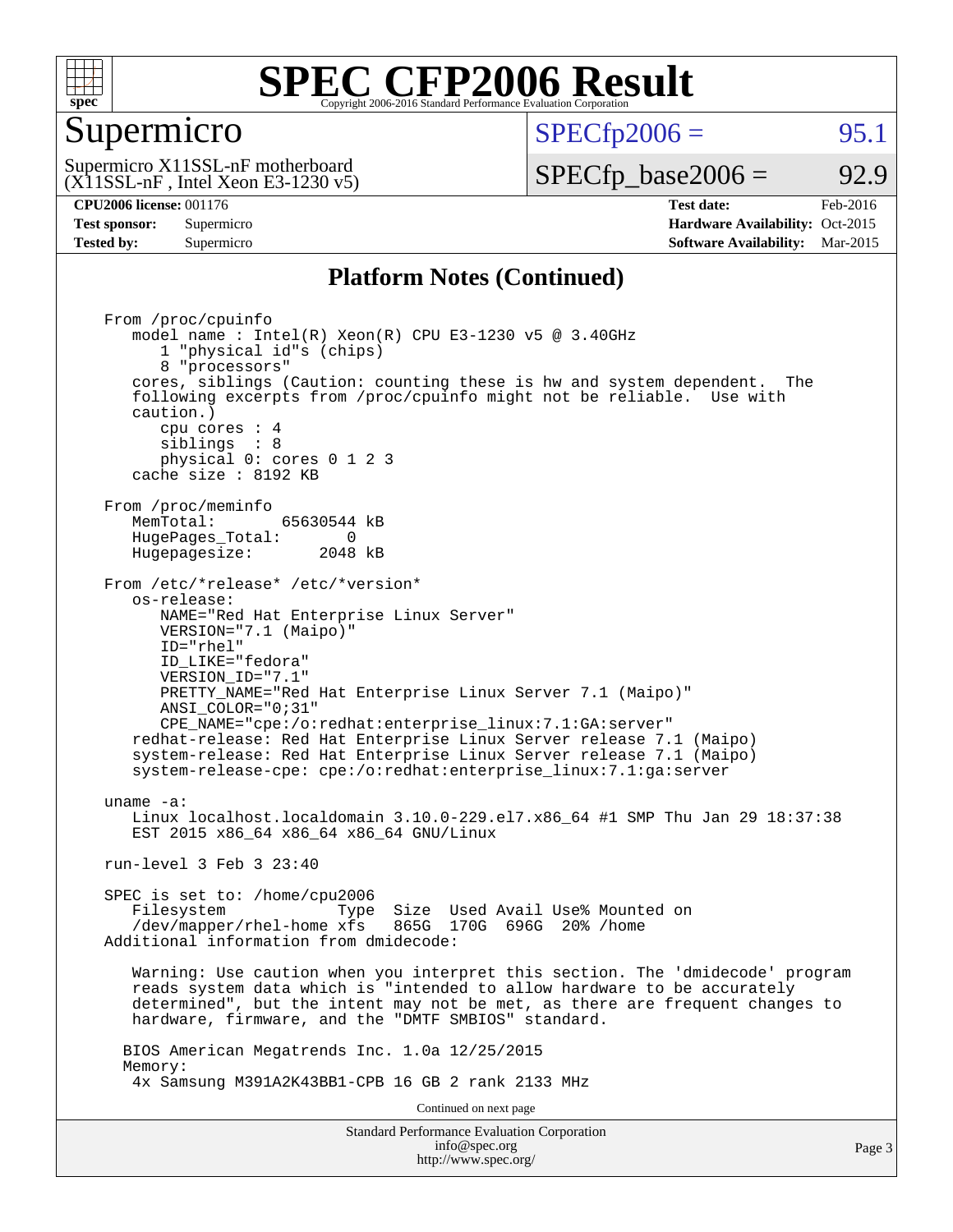

### Supermicro

 $SPECTp2006 =$  95.1

(X11SSL-nF , Intel Xeon E3-1230 v5) Supermicro X11SSL-nF motherboard

**[Tested by:](http://www.spec.org/auto/cpu2006/Docs/result-fields.html#Testedby)** Supermicro **Supermicro [Software Availability:](http://www.spec.org/auto/cpu2006/Docs/result-fields.html#SoftwareAvailability)** Mar-2015

 $SPECfp\_base2006 = 92.9$ 

**[CPU2006 license:](http://www.spec.org/auto/cpu2006/Docs/result-fields.html#CPU2006license)** 001176 **[Test date:](http://www.spec.org/auto/cpu2006/Docs/result-fields.html#Testdate)** Feb-2016 **[Test sponsor:](http://www.spec.org/auto/cpu2006/Docs/result-fields.html#Testsponsor)** Supermicro Supermicro **[Hardware Availability:](http://www.spec.org/auto/cpu2006/Docs/result-fields.html#HardwareAvailability)** Oct-2015

#### **[Platform Notes \(Continued\)](http://www.spec.org/auto/cpu2006/Docs/result-fields.html#PlatformNotes)**

(End of data from sysinfo program)

#### **[General Notes](http://www.spec.org/auto/cpu2006/Docs/result-fields.html#GeneralNotes)**

Environment variables set by runspec before the start of the run: KMP\_AFFINITY = "granularity=fine,compact,1,0" LD\_LIBRARY\_PATH = "/home/cpu2006/libs/32:/home/cpu2006/libs/64:/home/cpu2006/sh" OMP\_NUM\_THREADS = "4"

 Binaries compiled on a system with 1x Core i5-4670K CPU + 16GB memory using RedHat EL 7.0 Transparent Huge Pages enabled with: echo always > /sys/kernel/mm/transparent\_hugepage/enabled

#### **[Base Compiler Invocation](http://www.spec.org/auto/cpu2006/Docs/result-fields.html#BaseCompilerInvocation)**

[C benchmarks](http://www.spec.org/auto/cpu2006/Docs/result-fields.html#Cbenchmarks):  $\text{icc}$  -m64

 $C++$  benchmarks:<br>icpc  $-m$ -m64

[Fortran benchmarks](http://www.spec.org/auto/cpu2006/Docs/result-fields.html#Fortranbenchmarks): [ifort -m64](http://www.spec.org/cpu2006/results/res2016q1/cpu2006-20160222-39040.flags.html#user_FCbase_intel_ifort_64bit_ee9d0fb25645d0210d97eb0527dcc06e)

[Benchmarks using both Fortran and C](http://www.spec.org/auto/cpu2006/Docs/result-fields.html#BenchmarksusingbothFortranandC): [icc -m64](http://www.spec.org/cpu2006/results/res2016q1/cpu2006-20160222-39040.flags.html#user_CC_FCbase_intel_icc_64bit_0b7121f5ab7cfabee23d88897260401c) [ifort -m64](http://www.spec.org/cpu2006/results/res2016q1/cpu2006-20160222-39040.flags.html#user_CC_FCbase_intel_ifort_64bit_ee9d0fb25645d0210d97eb0527dcc06e)

#### **[Base Portability Flags](http://www.spec.org/auto/cpu2006/Docs/result-fields.html#BasePortabilityFlags)**

| 410.bwaves: -DSPEC CPU LP64<br>416.gamess: -DSPEC_CPU_LP64<br>433.milc: -DSPEC CPU LP64<br>434.zeusmp: -DSPEC_CPU_LP64<br>435.gromacs: -DSPEC_CPU_LP64 -nofor_main<br>436.cactusADM: -DSPEC CPU LP64 -nofor main<br>437.leslie3d: -DSPEC CPU LP64<br>444.namd: - DSPEC_CPU LP64<br>447.dealII: -DSPEC CPU LP64 |                                                                |
|----------------------------------------------------------------------------------------------------------------------------------------------------------------------------------------------------------------------------------------------------------------------------------------------------------------|----------------------------------------------------------------|
| 450.soplex: -DSPEC_CPU_LP64<br>453.povray: -DSPEC_CPU_LP64<br>454.calculix: - DSPEC CPU LP64 - nofor main<br>459.GemsFDTD: -DSPEC CPU LP64<br>465.tonto: - DSPEC CPU LP64<br>470.1bm: - DSPEC CPU LP64                                                                                                         | 481.wrf: -DSPEC_CPU_LP64 -DSPEC_CPU_CASE_FLAG -DSPEC_CPU_LINUX |

Continued on next page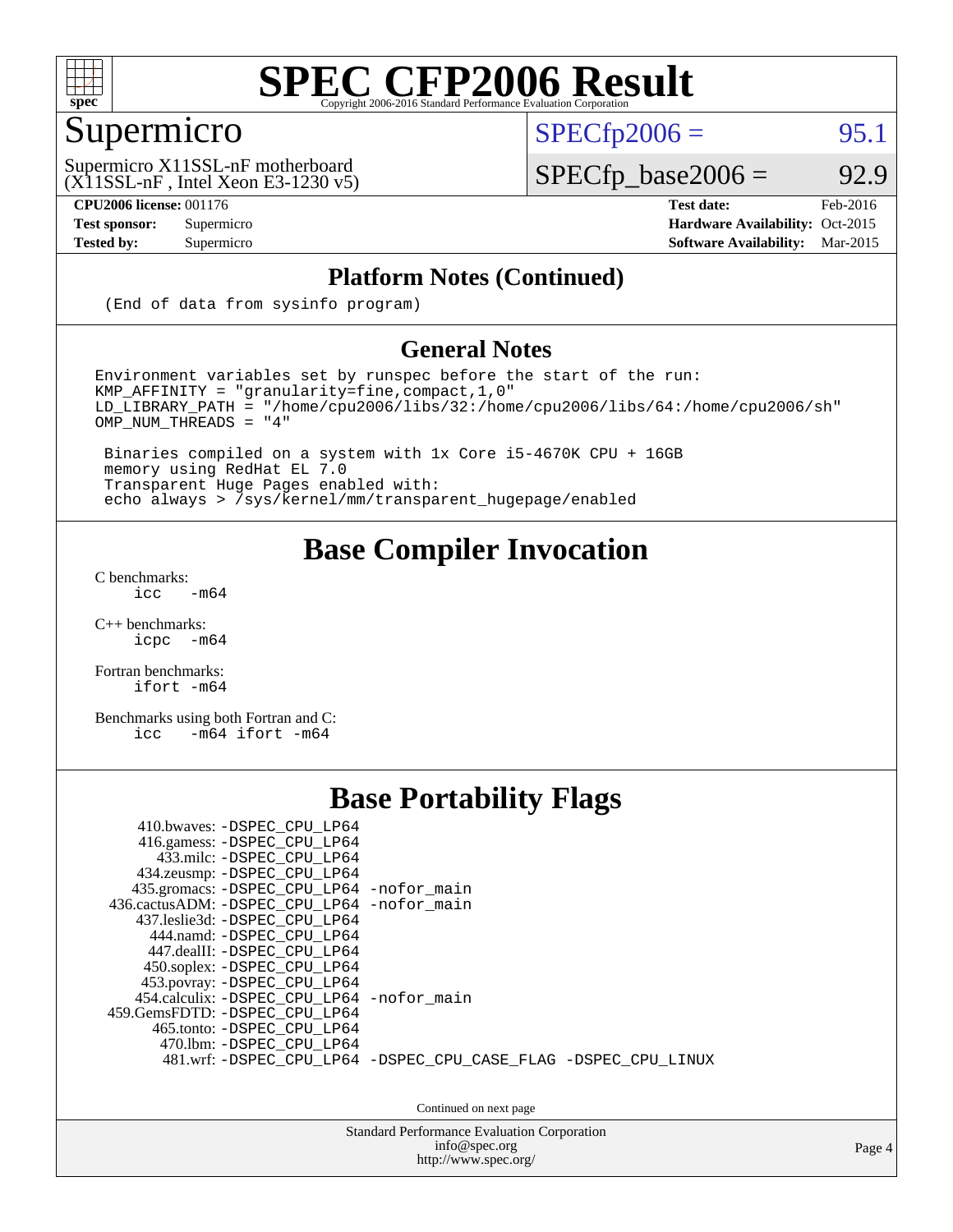

#### Supermicro

 $SPECTp2006 =$  95.1

(X11SSL-nF , Intel Xeon E3-1230 v5) Supermicro X11SSL-nF motherboard

 $SPECTp\_base2006 = 92.9$ 

**[CPU2006 license:](http://www.spec.org/auto/cpu2006/Docs/result-fields.html#CPU2006license)** 001176 **[Test date:](http://www.spec.org/auto/cpu2006/Docs/result-fields.html#Testdate)** Feb-2016

**[Test sponsor:](http://www.spec.org/auto/cpu2006/Docs/result-fields.html#Testsponsor)** Supermicro Supermicro **[Hardware Availability:](http://www.spec.org/auto/cpu2006/Docs/result-fields.html#HardwareAvailability)** Oct-2015 **[Tested by:](http://www.spec.org/auto/cpu2006/Docs/result-fields.html#Testedby)** Supermicro **Supermicro [Software Availability:](http://www.spec.org/auto/cpu2006/Docs/result-fields.html#SoftwareAvailability)** Mar-2015

#### **[Base Portability Flags \(Continued\)](http://www.spec.org/auto/cpu2006/Docs/result-fields.html#BasePortabilityFlags)**

482.sphinx3: [-DSPEC\\_CPU\\_LP64](http://www.spec.org/cpu2006/results/res2016q1/cpu2006-20160222-39040.flags.html#suite_basePORTABILITY482_sphinx3_DSPEC_CPU_LP64)

#### **[Base Optimization Flags](http://www.spec.org/auto/cpu2006/Docs/result-fields.html#BaseOptimizationFlags)**

[C benchmarks](http://www.spec.org/auto/cpu2006/Docs/result-fields.html#Cbenchmarks): [-xCORE-AVX2](http://www.spec.org/cpu2006/results/res2016q1/cpu2006-20160222-39040.flags.html#user_CCbase_f-xAVX2_5f5fc0cbe2c9f62c816d3e45806c70d7) [-ipo](http://www.spec.org/cpu2006/results/res2016q1/cpu2006-20160222-39040.flags.html#user_CCbase_f-ipo) [-O3](http://www.spec.org/cpu2006/results/res2016q1/cpu2006-20160222-39040.flags.html#user_CCbase_f-O3) [-no-prec-div](http://www.spec.org/cpu2006/results/res2016q1/cpu2006-20160222-39040.flags.html#user_CCbase_f-no-prec-div) [-parallel](http://www.spec.org/cpu2006/results/res2016q1/cpu2006-20160222-39040.flags.html#user_CCbase_f-parallel) [-opt-prefetch](http://www.spec.org/cpu2006/results/res2016q1/cpu2006-20160222-39040.flags.html#user_CCbase_f-opt-prefetch) [-ansi-alias](http://www.spec.org/cpu2006/results/res2016q1/cpu2006-20160222-39040.flags.html#user_CCbase_f-ansi-alias)

[C++ benchmarks:](http://www.spec.org/auto/cpu2006/Docs/result-fields.html#CXXbenchmarks)

[-xCORE-AVX2](http://www.spec.org/cpu2006/results/res2016q1/cpu2006-20160222-39040.flags.html#user_CXXbase_f-xAVX2_5f5fc0cbe2c9f62c816d3e45806c70d7) [-ipo](http://www.spec.org/cpu2006/results/res2016q1/cpu2006-20160222-39040.flags.html#user_CXXbase_f-ipo) [-O3](http://www.spec.org/cpu2006/results/res2016q1/cpu2006-20160222-39040.flags.html#user_CXXbase_f-O3) [-no-prec-div](http://www.spec.org/cpu2006/results/res2016q1/cpu2006-20160222-39040.flags.html#user_CXXbase_f-no-prec-div) [-opt-prefetch](http://www.spec.org/cpu2006/results/res2016q1/cpu2006-20160222-39040.flags.html#user_CXXbase_f-opt-prefetch) [-ansi-alias](http://www.spec.org/cpu2006/results/res2016q1/cpu2006-20160222-39040.flags.html#user_CXXbase_f-ansi-alias)

[Fortran benchmarks](http://www.spec.org/auto/cpu2006/Docs/result-fields.html#Fortranbenchmarks): [-xCORE-AVX2](http://www.spec.org/cpu2006/results/res2016q1/cpu2006-20160222-39040.flags.html#user_FCbase_f-xAVX2_5f5fc0cbe2c9f62c816d3e45806c70d7) [-ipo](http://www.spec.org/cpu2006/results/res2016q1/cpu2006-20160222-39040.flags.html#user_FCbase_f-ipo) [-O3](http://www.spec.org/cpu2006/results/res2016q1/cpu2006-20160222-39040.flags.html#user_FCbase_f-O3) [-no-prec-div](http://www.spec.org/cpu2006/results/res2016q1/cpu2006-20160222-39040.flags.html#user_FCbase_f-no-prec-div) [-parallel](http://www.spec.org/cpu2006/results/res2016q1/cpu2006-20160222-39040.flags.html#user_FCbase_f-parallel) [-opt-prefetch](http://www.spec.org/cpu2006/results/res2016q1/cpu2006-20160222-39040.flags.html#user_FCbase_f-opt-prefetch)

[Benchmarks using both Fortran and C](http://www.spec.org/auto/cpu2006/Docs/result-fields.html#BenchmarksusingbothFortranandC): [-xCORE-AVX2](http://www.spec.org/cpu2006/results/res2016q1/cpu2006-20160222-39040.flags.html#user_CC_FCbase_f-xAVX2_5f5fc0cbe2c9f62c816d3e45806c70d7) [-ipo](http://www.spec.org/cpu2006/results/res2016q1/cpu2006-20160222-39040.flags.html#user_CC_FCbase_f-ipo) [-O3](http://www.spec.org/cpu2006/results/res2016q1/cpu2006-20160222-39040.flags.html#user_CC_FCbase_f-O3) [-no-prec-div](http://www.spec.org/cpu2006/results/res2016q1/cpu2006-20160222-39040.flags.html#user_CC_FCbase_f-no-prec-div) [-parallel](http://www.spec.org/cpu2006/results/res2016q1/cpu2006-20160222-39040.flags.html#user_CC_FCbase_f-parallel) [-opt-prefetch](http://www.spec.org/cpu2006/results/res2016q1/cpu2006-20160222-39040.flags.html#user_CC_FCbase_f-opt-prefetch) [-ansi-alias](http://www.spec.org/cpu2006/results/res2016q1/cpu2006-20160222-39040.flags.html#user_CC_FCbase_f-ansi-alias)

#### **[Peak Compiler Invocation](http://www.spec.org/auto/cpu2006/Docs/result-fields.html#PeakCompilerInvocation)**

[C benchmarks](http://www.spec.org/auto/cpu2006/Docs/result-fields.html#Cbenchmarks):  $-m64$ 

[C++ benchmarks:](http://www.spec.org/auto/cpu2006/Docs/result-fields.html#CXXbenchmarks) [icpc -m64](http://www.spec.org/cpu2006/results/res2016q1/cpu2006-20160222-39040.flags.html#user_CXXpeak_intel_icpc_64bit_bedb90c1146cab66620883ef4f41a67e)

[Fortran benchmarks](http://www.spec.org/auto/cpu2006/Docs/result-fields.html#Fortranbenchmarks): [ifort -m64](http://www.spec.org/cpu2006/results/res2016q1/cpu2006-20160222-39040.flags.html#user_FCpeak_intel_ifort_64bit_ee9d0fb25645d0210d97eb0527dcc06e)

```
Benchmarks using both Fortran and C: 
icc -m64 ifort -m64
```
#### **[Peak Portability Flags](http://www.spec.org/auto/cpu2006/Docs/result-fields.html#PeakPortabilityFlags)**

Same as Base Portability Flags

#### **[Peak Optimization Flags](http://www.spec.org/auto/cpu2006/Docs/result-fields.html#PeakOptimizationFlags)**

[C benchmarks](http://www.spec.org/auto/cpu2006/Docs/result-fields.html#Cbenchmarks):

 433.milc: [-xCORE-AVX2](http://www.spec.org/cpu2006/results/res2016q1/cpu2006-20160222-39040.flags.html#user_peakPASS2_CFLAGSPASS2_LDFLAGS433_milc_f-xAVX2_5f5fc0cbe2c9f62c816d3e45806c70d7)(pass 2) [-prof-gen](http://www.spec.org/cpu2006/results/res2016q1/cpu2006-20160222-39040.flags.html#user_peakPASS1_CFLAGSPASS1_LDFLAGS433_milc_prof_gen_e43856698f6ca7b7e442dfd80e94a8fc)(pass 1) [-ipo](http://www.spec.org/cpu2006/results/res2016q1/cpu2006-20160222-39040.flags.html#user_peakPASS2_CFLAGSPASS2_LDFLAGS433_milc_f-ipo)(pass 2) [-O3](http://www.spec.org/cpu2006/results/res2016q1/cpu2006-20160222-39040.flags.html#user_peakPASS2_CFLAGSPASS2_LDFLAGS433_milc_f-O3)(pass 2) [-no-prec-div](http://www.spec.org/cpu2006/results/res2016q1/cpu2006-20160222-39040.flags.html#user_peakPASS2_CFLAGSPASS2_LDFLAGS433_milc_f-no-prec-div)(pass 2) [-prof-use](http://www.spec.org/cpu2006/results/res2016q1/cpu2006-20160222-39040.flags.html#user_peakPASS2_CFLAGSPASS2_LDFLAGS433_milc_prof_use_bccf7792157ff70d64e32fe3e1250b55)(pass 2) [-auto-ilp32](http://www.spec.org/cpu2006/results/res2016q1/cpu2006-20160222-39040.flags.html#user_peakCOPTIMIZE433_milc_f-auto-ilp32) [-ansi-alias](http://www.spec.org/cpu2006/results/res2016q1/cpu2006-20160222-39040.flags.html#user_peakCOPTIMIZE433_milc_f-ansi-alias)

Continued on next page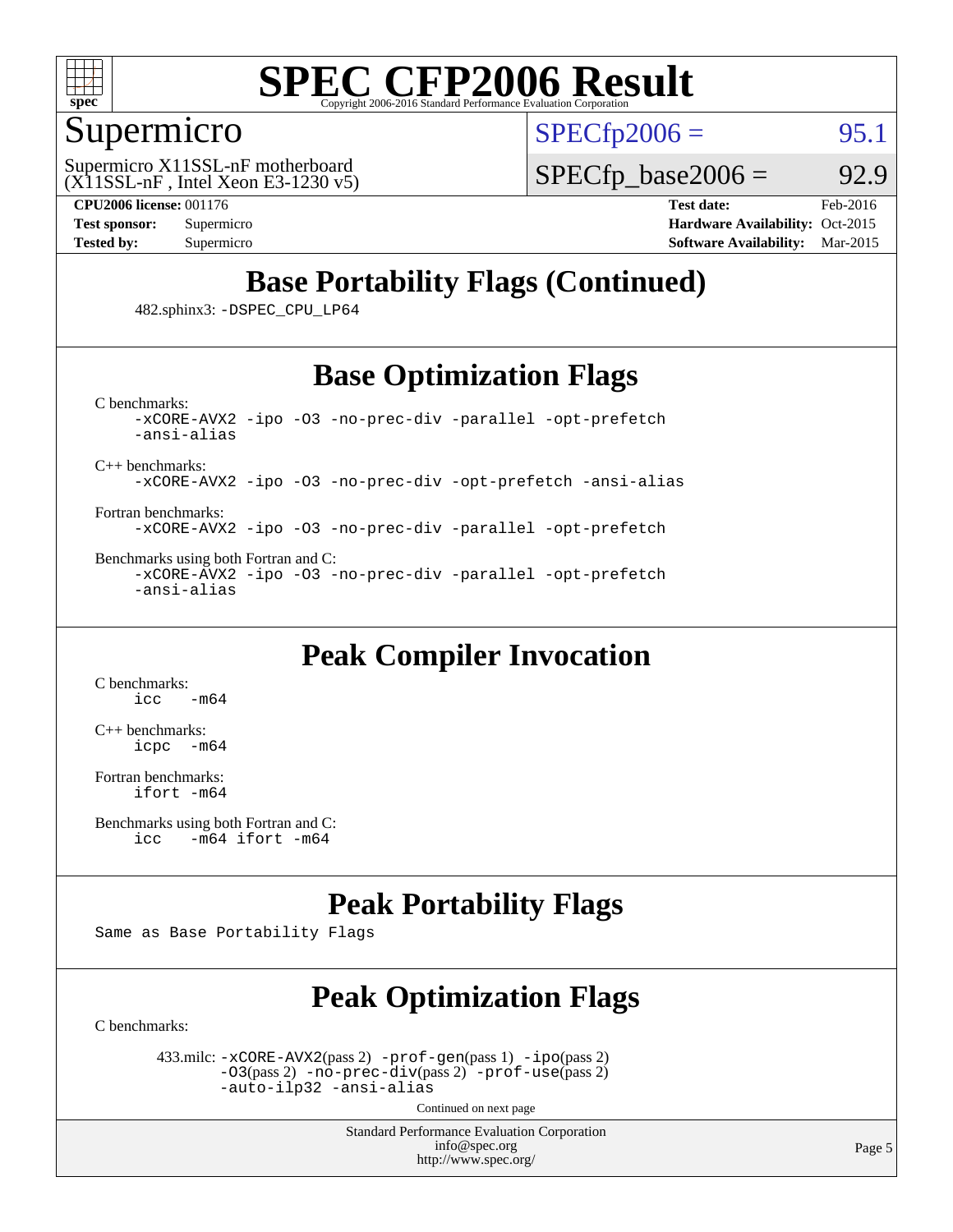

#### Supermicro

 $SPECTp2006 =$  95.1

(X11SSL-nF , Intel Xeon E3-1230 v5) Supermicro X11SSL-nF motherboard

 $SPECTp\_base2006 = 92.9$ 

**[CPU2006 license:](http://www.spec.org/auto/cpu2006/Docs/result-fields.html#CPU2006license)** 001176 **[Test date:](http://www.spec.org/auto/cpu2006/Docs/result-fields.html#Testdate)** Feb-2016 **[Test sponsor:](http://www.spec.org/auto/cpu2006/Docs/result-fields.html#Testsponsor)** Supermicro **[Hardware Availability:](http://www.spec.org/auto/cpu2006/Docs/result-fields.html#HardwareAvailability)** Oct-2015 **[Tested by:](http://www.spec.org/auto/cpu2006/Docs/result-fields.html#Testedby)** Supermicro **[Software Availability:](http://www.spec.org/auto/cpu2006/Docs/result-fields.html#SoftwareAvailability)** Mar-2015

#### **[Peak Optimization Flags \(Continued\)](http://www.spec.org/auto/cpu2006/Docs/result-fields.html#PeakOptimizationFlags)**

 $470$ .lbm: basepeak = yes

 482.sphinx3: [-xCORE-AVX2](http://www.spec.org/cpu2006/results/res2016q1/cpu2006-20160222-39040.flags.html#user_peakOPTIMIZE482_sphinx3_f-xAVX2_5f5fc0cbe2c9f62c816d3e45806c70d7) [-ipo](http://www.spec.org/cpu2006/results/res2016q1/cpu2006-20160222-39040.flags.html#user_peakOPTIMIZE482_sphinx3_f-ipo) [-O3](http://www.spec.org/cpu2006/results/res2016q1/cpu2006-20160222-39040.flags.html#user_peakOPTIMIZE482_sphinx3_f-O3) [-no-prec-div](http://www.spec.org/cpu2006/results/res2016q1/cpu2006-20160222-39040.flags.html#user_peakOPTIMIZE482_sphinx3_f-no-prec-div) [-unroll2](http://www.spec.org/cpu2006/results/res2016q1/cpu2006-20160222-39040.flags.html#user_peakCOPTIMIZE482_sphinx3_f-unroll_784dae83bebfb236979b41d2422d7ec2) [-ansi-alias](http://www.spec.org/cpu2006/results/res2016q1/cpu2006-20160222-39040.flags.html#user_peakCOPTIMIZE482_sphinx3_f-ansi-alias) [-parallel](http://www.spec.org/cpu2006/results/res2016q1/cpu2006-20160222-39040.flags.html#user_peakCOPTIMIZE482_sphinx3_f-parallel)

[C++ benchmarks:](http://www.spec.org/auto/cpu2006/Docs/result-fields.html#CXXbenchmarks)

 444.namd: [-xCORE-AVX2](http://www.spec.org/cpu2006/results/res2016q1/cpu2006-20160222-39040.flags.html#user_peakPASS2_CXXFLAGSPASS2_LDFLAGS444_namd_f-xAVX2_5f5fc0cbe2c9f62c816d3e45806c70d7)(pass 2) [-prof-gen](http://www.spec.org/cpu2006/results/res2016q1/cpu2006-20160222-39040.flags.html#user_peakPASS1_CXXFLAGSPASS1_LDFLAGS444_namd_prof_gen_e43856698f6ca7b7e442dfd80e94a8fc)(pass 1) [-ipo](http://www.spec.org/cpu2006/results/res2016q1/cpu2006-20160222-39040.flags.html#user_peakPASS2_CXXFLAGSPASS2_LDFLAGS444_namd_f-ipo)(pass 2)  $-03$ (pass 2)  $-no-prec-div(pass 2)$  $-no-prec-div(pass 2)$   $-prof-use(pass 2)$  $-prof-use(pass 2)$ [-fno-alias](http://www.spec.org/cpu2006/results/res2016q1/cpu2006-20160222-39040.flags.html#user_peakCXXOPTIMIZEOPTIMIZE444_namd_f-no-alias_694e77f6c5a51e658e82ccff53a9e63a) [-auto-ilp32](http://www.spec.org/cpu2006/results/res2016q1/cpu2006-20160222-39040.flags.html#user_peakCXXOPTIMIZE444_namd_f-auto-ilp32)

447.dealII: basepeak = yes

 $450$ .soplex: basepeak = yes

 453.povray: [-xCORE-AVX2](http://www.spec.org/cpu2006/results/res2016q1/cpu2006-20160222-39040.flags.html#user_peakPASS2_CXXFLAGSPASS2_LDFLAGS453_povray_f-xAVX2_5f5fc0cbe2c9f62c816d3e45806c70d7)(pass 2) [-prof-gen](http://www.spec.org/cpu2006/results/res2016q1/cpu2006-20160222-39040.flags.html#user_peakPASS1_CXXFLAGSPASS1_LDFLAGS453_povray_prof_gen_e43856698f6ca7b7e442dfd80e94a8fc)(pass 1) [-ipo](http://www.spec.org/cpu2006/results/res2016q1/cpu2006-20160222-39040.flags.html#user_peakPASS2_CXXFLAGSPASS2_LDFLAGS453_povray_f-ipo)(pass 2) [-O3](http://www.spec.org/cpu2006/results/res2016q1/cpu2006-20160222-39040.flags.html#user_peakPASS2_CXXFLAGSPASS2_LDFLAGS453_povray_f-O3)(pass 2) [-no-prec-div](http://www.spec.org/cpu2006/results/res2016q1/cpu2006-20160222-39040.flags.html#user_peakPASS2_CXXFLAGSPASS2_LDFLAGS453_povray_f-no-prec-div)(pass 2) [-prof-use](http://www.spec.org/cpu2006/results/res2016q1/cpu2006-20160222-39040.flags.html#user_peakPASS2_CXXFLAGSPASS2_LDFLAGS453_povray_prof_use_bccf7792157ff70d64e32fe3e1250b55)(pass 2) [-unroll4](http://www.spec.org/cpu2006/results/res2016q1/cpu2006-20160222-39040.flags.html#user_peakCXXOPTIMIZE453_povray_f-unroll_4e5e4ed65b7fd20bdcd365bec371b81f) [-ansi-alias](http://www.spec.org/cpu2006/results/res2016q1/cpu2006-20160222-39040.flags.html#user_peakCXXOPTIMIZE453_povray_f-ansi-alias)

[Fortran benchmarks](http://www.spec.org/auto/cpu2006/Docs/result-fields.html#Fortranbenchmarks):

 $410.bwaves: basepeak = yes$ 

 416.gamess: [-xCORE-AVX2](http://www.spec.org/cpu2006/results/res2016q1/cpu2006-20160222-39040.flags.html#user_peakPASS2_FFLAGSPASS2_LDFLAGS416_gamess_f-xAVX2_5f5fc0cbe2c9f62c816d3e45806c70d7)(pass 2) [-prof-gen](http://www.spec.org/cpu2006/results/res2016q1/cpu2006-20160222-39040.flags.html#user_peakPASS1_FFLAGSPASS1_LDFLAGS416_gamess_prof_gen_e43856698f6ca7b7e442dfd80e94a8fc)(pass 1) [-ipo](http://www.spec.org/cpu2006/results/res2016q1/cpu2006-20160222-39040.flags.html#user_peakPASS2_FFLAGSPASS2_LDFLAGS416_gamess_f-ipo)(pass 2) [-O3](http://www.spec.org/cpu2006/results/res2016q1/cpu2006-20160222-39040.flags.html#user_peakPASS2_FFLAGSPASS2_LDFLAGS416_gamess_f-O3)(pass 2) [-no-prec-div](http://www.spec.org/cpu2006/results/res2016q1/cpu2006-20160222-39040.flags.html#user_peakPASS2_FFLAGSPASS2_LDFLAGS416_gamess_f-no-prec-div)(pass 2) [-prof-use](http://www.spec.org/cpu2006/results/res2016q1/cpu2006-20160222-39040.flags.html#user_peakPASS2_FFLAGSPASS2_LDFLAGS416_gamess_prof_use_bccf7792157ff70d64e32fe3e1250b55)(pass 2) [-unroll2](http://www.spec.org/cpu2006/results/res2016q1/cpu2006-20160222-39040.flags.html#user_peakOPTIMIZE416_gamess_f-unroll_784dae83bebfb236979b41d2422d7ec2) [-inline-level=0](http://www.spec.org/cpu2006/results/res2016q1/cpu2006-20160222-39040.flags.html#user_peakOPTIMIZE416_gamess_f-inline-level_318d07a09274ad25e8d15dbfaa68ba50) [-scalar-rep-](http://www.spec.org/cpu2006/results/res2016q1/cpu2006-20160222-39040.flags.html#user_peakOPTIMIZE416_gamess_f-disablescalarrep_abbcad04450fb118e4809c81d83c8a1d)

434.zeusmp: basepeak = yes

437.leslie3d: basepeak = yes

 459.GemsFDTD: [-xCORE-AVX2](http://www.spec.org/cpu2006/results/res2016q1/cpu2006-20160222-39040.flags.html#user_peakPASS2_FFLAGSPASS2_LDFLAGS459_GemsFDTD_f-xAVX2_5f5fc0cbe2c9f62c816d3e45806c70d7)(pass 2) [-prof-gen](http://www.spec.org/cpu2006/results/res2016q1/cpu2006-20160222-39040.flags.html#user_peakPASS1_FFLAGSPASS1_LDFLAGS459_GemsFDTD_prof_gen_e43856698f6ca7b7e442dfd80e94a8fc)(pass 1) [-ipo](http://www.spec.org/cpu2006/results/res2016q1/cpu2006-20160222-39040.flags.html#user_peakPASS2_FFLAGSPASS2_LDFLAGS459_GemsFDTD_f-ipo)(pass 2) [-O3](http://www.spec.org/cpu2006/results/res2016q1/cpu2006-20160222-39040.flags.html#user_peakPASS2_FFLAGSPASS2_LDFLAGS459_GemsFDTD_f-O3)(pass 2) [-no-prec-div](http://www.spec.org/cpu2006/results/res2016q1/cpu2006-20160222-39040.flags.html#user_peakPASS2_FFLAGSPASS2_LDFLAGS459_GemsFDTD_f-no-prec-div)(pass 2) [-prof-use](http://www.spec.org/cpu2006/results/res2016q1/cpu2006-20160222-39040.flags.html#user_peakPASS2_FFLAGSPASS2_LDFLAGS459_GemsFDTD_prof_use_bccf7792157ff70d64e32fe3e1250b55)(pass 2) [-unroll2](http://www.spec.org/cpu2006/results/res2016q1/cpu2006-20160222-39040.flags.html#user_peakOPTIMIZE459_GemsFDTD_f-unroll_784dae83bebfb236979b41d2422d7ec2) [-inline-level=0](http://www.spec.org/cpu2006/results/res2016q1/cpu2006-20160222-39040.flags.html#user_peakOPTIMIZE459_GemsFDTD_f-inline-level_318d07a09274ad25e8d15dbfaa68ba50) [-opt-prefetch](http://www.spec.org/cpu2006/results/res2016q1/cpu2006-20160222-39040.flags.html#user_peakOPTIMIZE459_GemsFDTD_f-opt-prefetch) [-parallel](http://www.spec.org/cpu2006/results/res2016q1/cpu2006-20160222-39040.flags.html#user_peakOPTIMIZE459_GemsFDTD_f-parallel)

 465.tonto: [-xCORE-AVX2](http://www.spec.org/cpu2006/results/res2016q1/cpu2006-20160222-39040.flags.html#user_peakPASS2_FFLAGSPASS2_LDFLAGS465_tonto_f-xAVX2_5f5fc0cbe2c9f62c816d3e45806c70d7)(pass 2) [-prof-gen](http://www.spec.org/cpu2006/results/res2016q1/cpu2006-20160222-39040.flags.html#user_peakPASS1_FFLAGSPASS1_LDFLAGS465_tonto_prof_gen_e43856698f6ca7b7e442dfd80e94a8fc)(pass 1) [-ipo](http://www.spec.org/cpu2006/results/res2016q1/cpu2006-20160222-39040.flags.html#user_peakPASS2_FFLAGSPASS2_LDFLAGS465_tonto_f-ipo)(pass 2) [-O3](http://www.spec.org/cpu2006/results/res2016q1/cpu2006-20160222-39040.flags.html#user_peakPASS2_FFLAGSPASS2_LDFLAGS465_tonto_f-O3)(pass 2) [-no-prec-div](http://www.spec.org/cpu2006/results/res2016q1/cpu2006-20160222-39040.flags.html#user_peakPASS2_FFLAGSPASS2_LDFLAGS465_tonto_f-no-prec-div)(pass 2) [-prof-use](http://www.spec.org/cpu2006/results/res2016q1/cpu2006-20160222-39040.flags.html#user_peakPASS2_FFLAGSPASS2_LDFLAGS465_tonto_prof_use_bccf7792157ff70d64e32fe3e1250b55)(pass 2) [-inline-calloc](http://www.spec.org/cpu2006/results/res2016q1/cpu2006-20160222-39040.flags.html#user_peakOPTIMIZE465_tonto_f-inline-calloc) [-opt-malloc-options=3](http://www.spec.org/cpu2006/results/res2016q1/cpu2006-20160222-39040.flags.html#user_peakOPTIMIZE465_tonto_f-opt-malloc-options_13ab9b803cf986b4ee62f0a5998c2238) [-auto](http://www.spec.org/cpu2006/results/res2016q1/cpu2006-20160222-39040.flags.html#user_peakOPTIMIZE465_tonto_f-auto) [-unroll4](http://www.spec.org/cpu2006/results/res2016q1/cpu2006-20160222-39040.flags.html#user_peakOPTIMIZE465_tonto_f-unroll_4e5e4ed65b7fd20bdcd365bec371b81f)

[Benchmarks using both Fortran and C](http://www.spec.org/auto/cpu2006/Docs/result-fields.html#BenchmarksusingbothFortranandC):

435.gromacs: basepeak = yes

 $436.cactusADM: basepeak = yes$ 

454.calculix: [-xCORE-AVX2](http://www.spec.org/cpu2006/results/res2016q1/cpu2006-20160222-39040.flags.html#user_peakOPTIMIZE454_calculix_f-xAVX2_5f5fc0cbe2c9f62c816d3e45806c70d7) [-ipo](http://www.spec.org/cpu2006/results/res2016q1/cpu2006-20160222-39040.flags.html#user_peakOPTIMIZE454_calculix_f-ipo) [-O3](http://www.spec.org/cpu2006/results/res2016q1/cpu2006-20160222-39040.flags.html#user_peakOPTIMIZE454_calculix_f-O3) [-no-prec-div](http://www.spec.org/cpu2006/results/res2016q1/cpu2006-20160222-39040.flags.html#user_peakOPTIMIZE454_calculix_f-no-prec-div) [-auto-ilp32](http://www.spec.org/cpu2006/results/res2016q1/cpu2006-20160222-39040.flags.html#user_peakCOPTIMIZE454_calculix_f-auto-ilp32) [-ansi-alias](http://www.spec.org/cpu2006/results/res2016q1/cpu2006-20160222-39040.flags.html#user_peakCOPTIMIZE454_calculix_f-ansi-alias)

Continued on next page